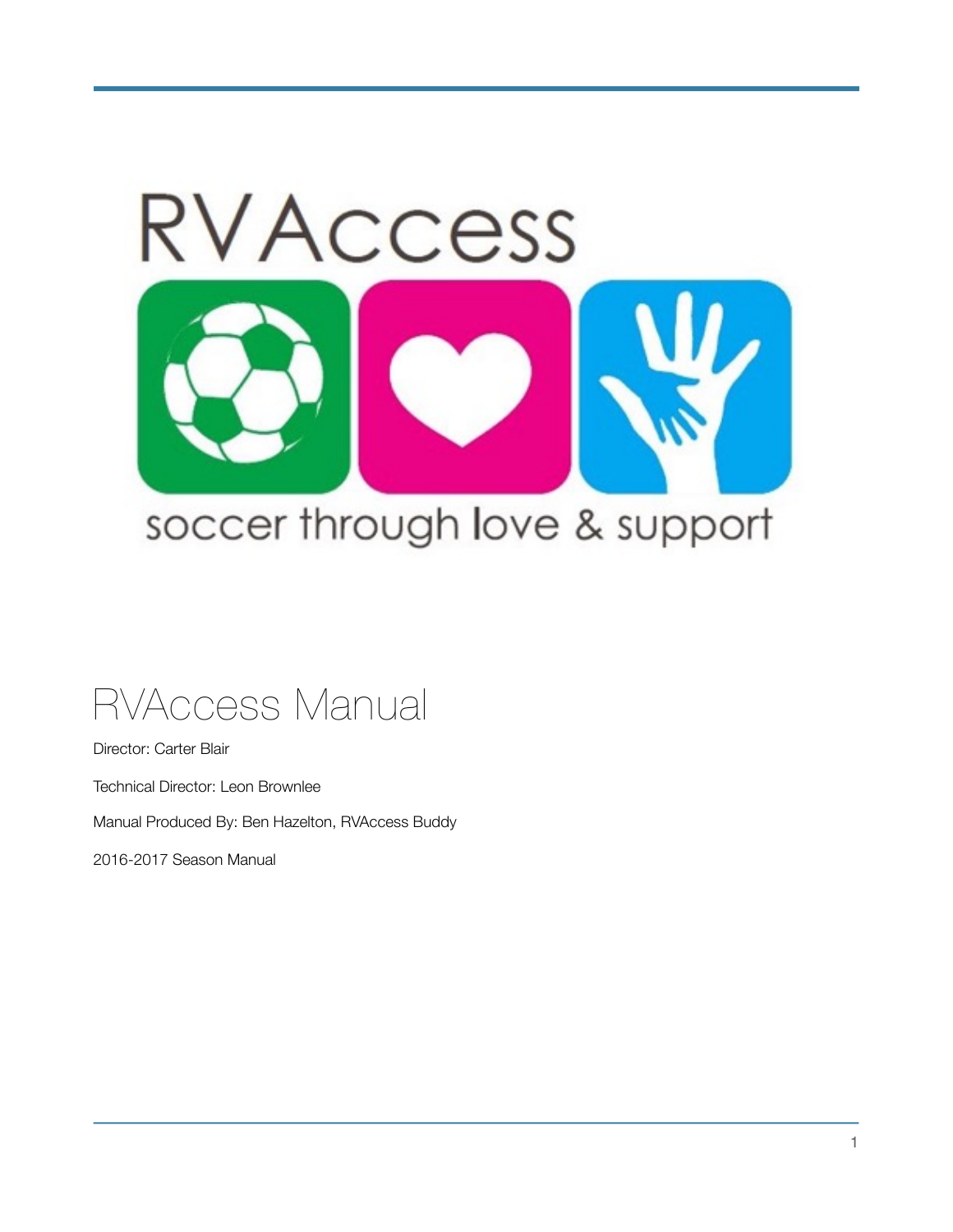#### **RVACCESS**

## WHAT IS RVACCESS?

#### **History**

RVAccess is a soccer program for athletes with special needs run by the Richmond Kickers. RVAccess was formed in 2013 based upon the original TOPSoccer program located in Midlothian, Virginia. Since 2013, RVAccess has expanded with the number of athletes, volunteers, buddies, and coaches increasing with each season. An additional location at the Collegiate School fields was introduced in 2014 to access athletes on both sides of the James River. Through the support of private donors and financial grants, RVAccess is a cost-free program.

#### **Objective**

The primary objectives of RVAccess are to facilitate the sport of soccer for athletes with special needs, to encourage the formation of relationships between teenage volunteers (buddies) and athletes with special needs, and to create a positive environment for an hour of fun. Our goal is to provide a safe environment in which an athlete may engage in soccer related activities while playing with peers. With the transition from TOPSoccer to RVAccess, the program focuses upon each athletes' individual needs in a fun, flexible approach.

### WHO IS INVOLVED IN RVACCESS?

#### **Athletes**

The RVAccess program strives to provide opportunities to foster relationships between young adults and all athletes with special needs. Any athlete, who due to physical, behavioral, or cognitive reasons cannot participate in other recreational soccer programs, may participate in the RVAccess program. Children and young adults of all ages, primarily from 4-19, may participate in RVAccess. In the RVAccess program, each athlete is either paired with a volunteer "buddy" for the duration of a session or participates in small-sided group activities and scrimmages.



#### **Role of Buddies**

An RVAccess buddy is any middle, high school, or college volunteer who is willing to have fun and desires to help an RVAccess athlete be successful and happy in the program. While many buddies do play soccer, no skill in soccer is required. The only criteria for buddies is the ability to smile and have fun! Buddies are expected to devote their hour entirely to the athlete who they are playing with. Furthermore, buddies should be able to fully appreciate their athlete as an individual and a true friend, not as a person with a disability. During the session, buddies must constantly monitor the athlete for fatigue, dehydration, or medical issues. It is essential that buddies consistently attend RVAccess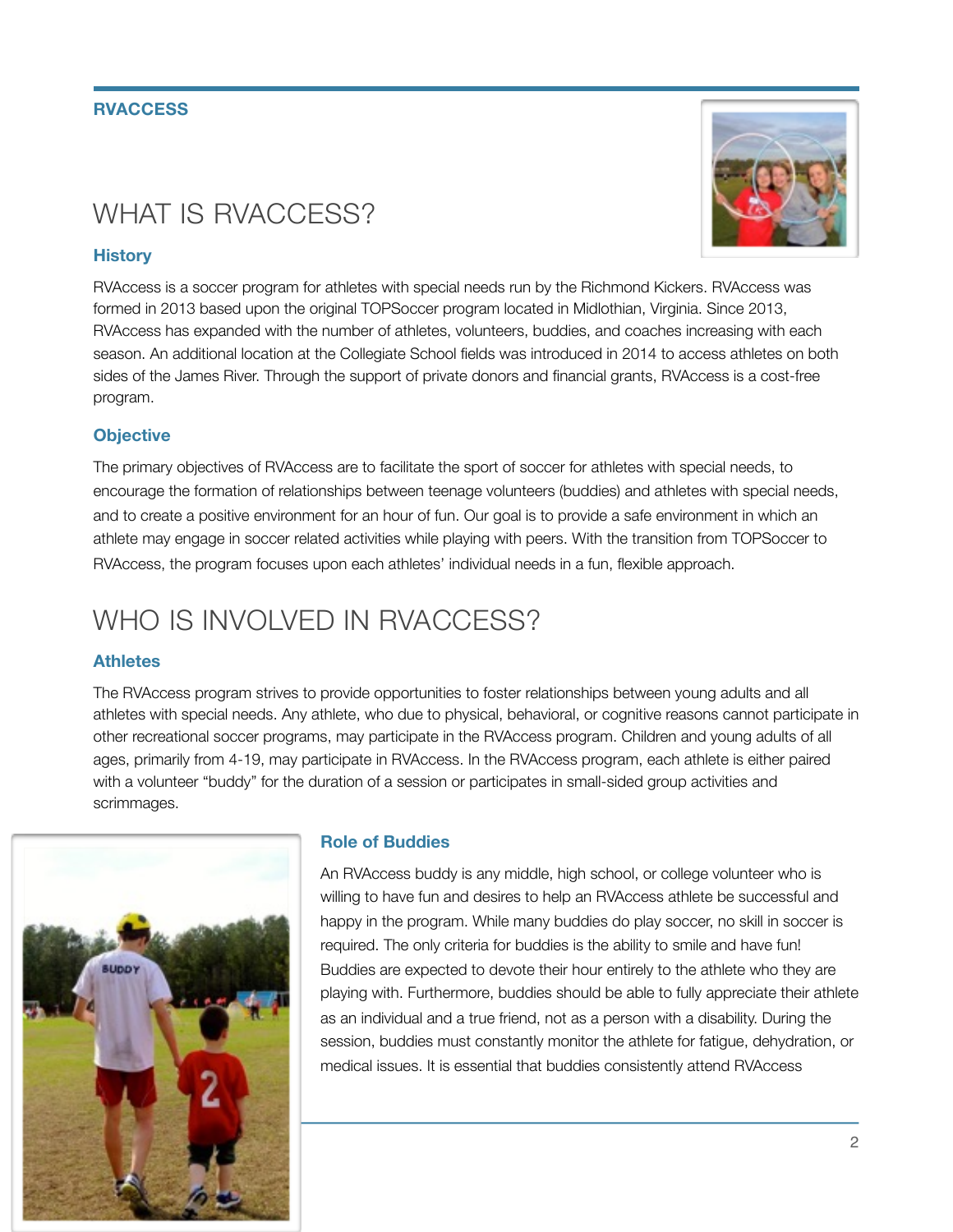#### **RVACCESS**

sessions throughout the season in order to develop and foster the buddy-athlete relationship. Having a consistent buddy each session helps athletes feel comfortable on the field and can help foster player development and growth both for the athletes and buddy.

#### **Parents**

Parents of the athletes are required to attend RVAccess sessions. If parents wish, they may accompany their child and their buddy. However, parents are highly encouraged to take a break, converse with other parents, and watch their children from the sideline. Siblings are also welcomed to play soccer. Prior to a session, parents should talk to their child's buddy about specific requirements for their child and answer any questions from the buddies. Furthermore, parents can follow RVAccess on Facebook to receive instant messages about inclement weather and other updates about the program. Prior to each season a schedule is posted with 8 dates and potential make up dates.

#### **Coaches**

With the help of paid and volunteer adult coaches, RVAccess sessions are able to be safe and fun experiences for athletes, buddies, and parents. Coaches help check in athletes prior to sessions, lead scrimmages, aid buddies, and help promote a safe environment. The RVAccess staff and their responsibilities includes:

- Director: Carter Blair
	- Advertise RVAccess in schools and other programs
	- Attend seminars and forums to reach out to the community
	- Continue education in recreation therapy
	- Schedule each session and reserve field at each location
	- Communicate with teachers, care givers, and parents about their athletes
	- Communicate session information each week as well as any changes
	- Lead on-field training session for buddies at the beginning of each season
- 

**Director Carter Blair**

- Check in all athletes and assign buddies
- Know the needs of athletes and communicate information with the assigned buddies
- Provide adult support and supervision to all athletes and buddies
- Help out wherever is needed during the session
- Technical Director: Leon Brownlee
	- Communicate and organize coaching staff
	- Lead on field training session for buddies at the beginning of each season
	- Know the needs of athletes and communicate information with the assigned buddies



**Technical Director Leon Brownlee**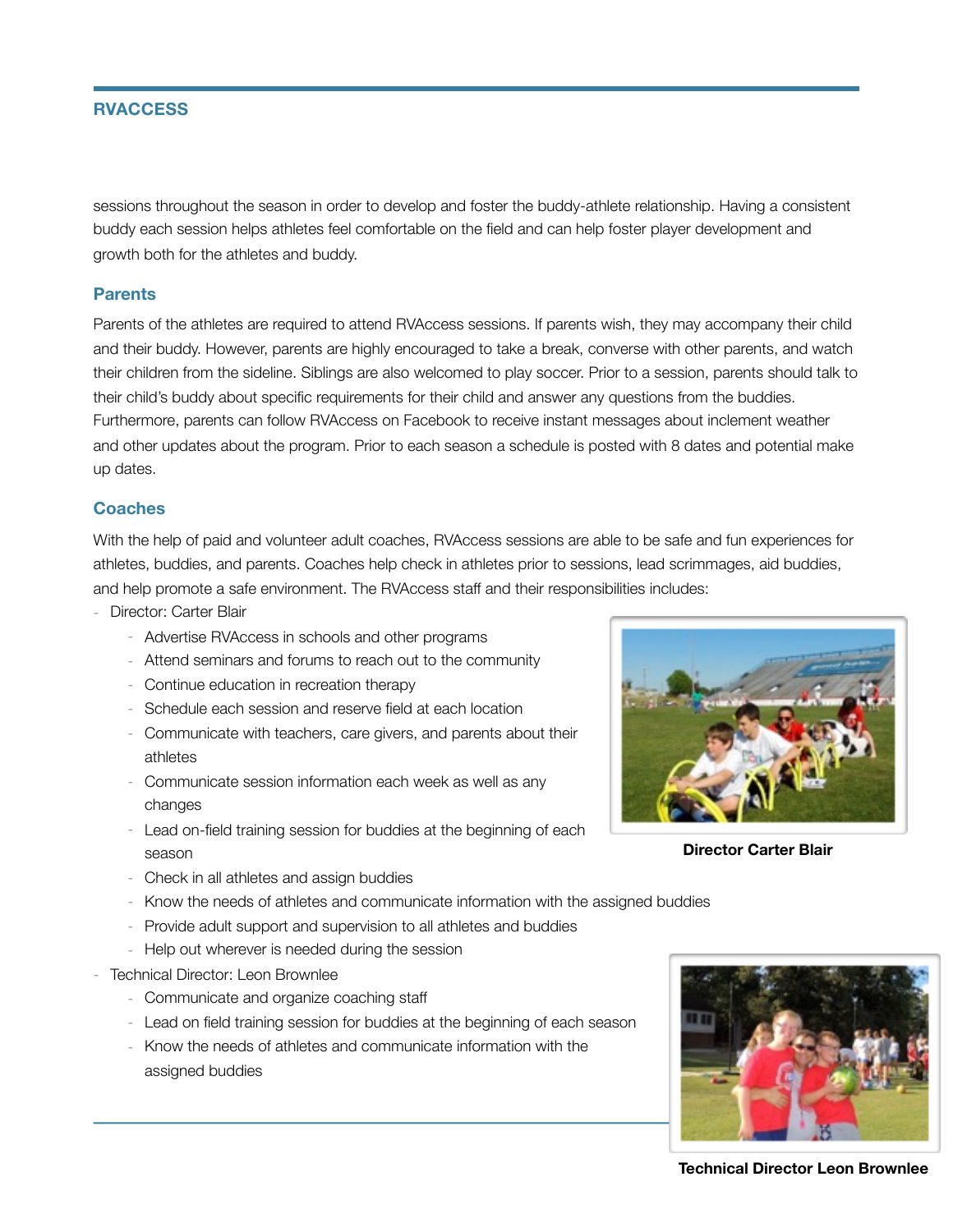- Organize buddies at the beginning of each session
- Organize equipment and set-up field before each session
- Lead group activity for any athletes who want to participate (i.e. red light, green light)
- Provide adult support and supervision to all athletes and buddies
- Organize clean up of each session
- Briefly talk to athletes and buddies before dismissing group
- Check in Volunteers: Cheryl Farmer, Elizabeth Hazelton
	- Work with Director to greet and check in all athletes
	- Know the needs of athletes and communicate information with the assigned buddies
	- Help with pairing up athletes and buddies
	- Help with handing out jerseys at the beginning of the year and collecting medical forms
	- Provide adult support and supervision to all athletes and buddies
- Coaches: Don Hughes, Brett Chonko
	- Lead activities and games for higher functioning athletes
	- Know the needs of athletes to be able to best serve them
	- Provide adult support and supervision to all athletes and buddies
	- Provide a positive role model for athletes and buddies
- Volunteer Coaches: Robert Hazelton
	- Know the needs of athletes to be able in order to serve them best
	- Provide adult support and supervision to all athletes and buddies
	- Provide a positive role model for athletes and buddies
	- Photographer—posts photos to RVAccess Facebook page

### OVERVIEW OF A SESSION

#### **Arrival of Buddies and Coaches**

Buddies and coaches are expected to arrive 30 minutes prior to the beginning of the session (typically 3:30 pm). Sessions will be held either at the Collegiate School or Hensley Park. During this time, the director, technical director, and coaches will introduce themselves to new buddies, deliver instructions based on the day (such as weather or other circumstances), and instruct buddies on how to set up the field. In a typical session, a section of the field is portioned off for small-sided drills and scrimmages. Cones, goals, soccer balls (of all sizes and weights), poles, dribbling obstacles, parachutes, and more are spread-out on the rest of the field. Furthermore, prior to a session there is time for the coaches to discuss the overall goals for the day and address any questions, especially from any new buddies.



**Coach Brett Chonko**



**Coach Don Hughes**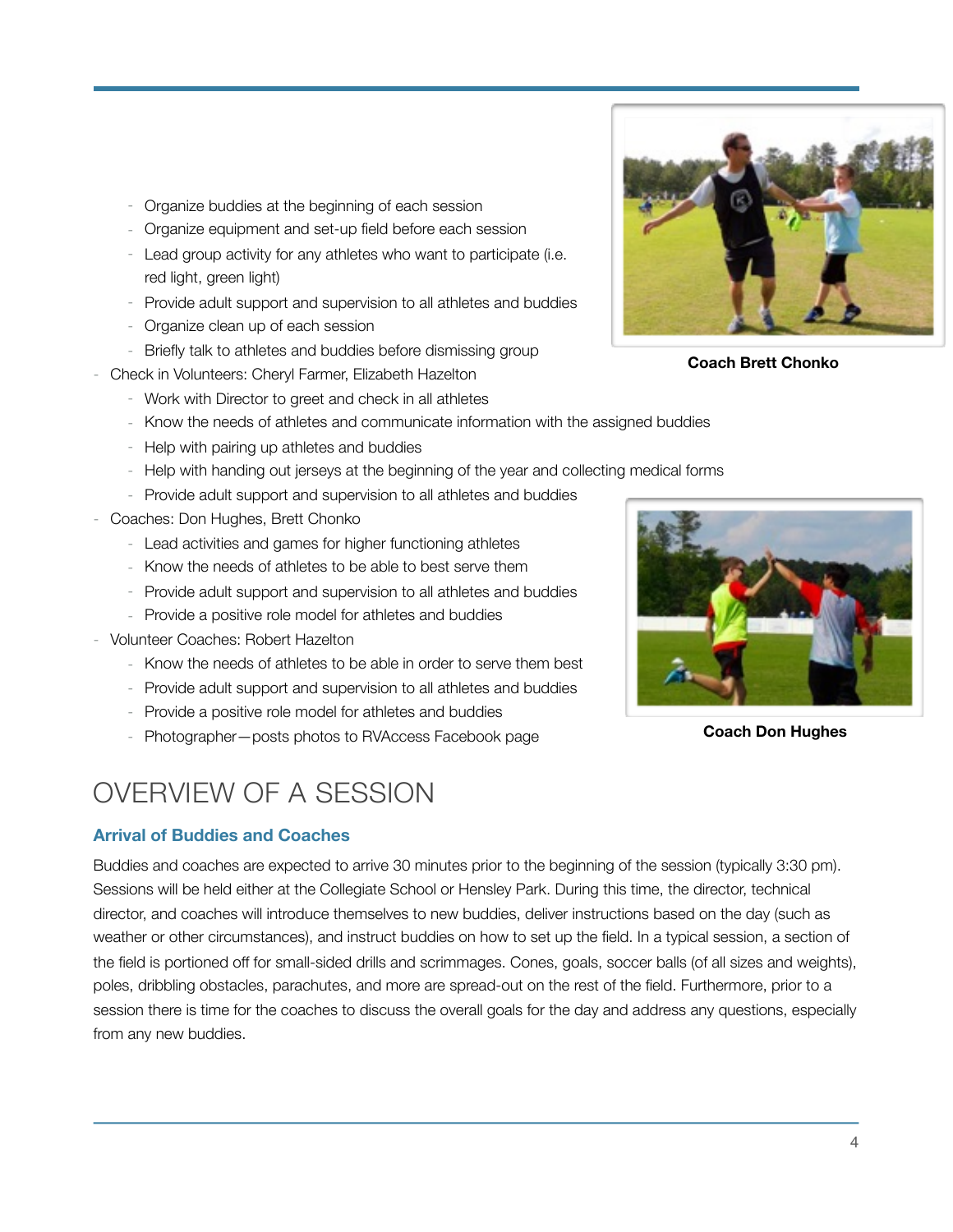#### **Arrival of Parents and Athletes**

When a family arrives, a coach will assign the athlete to a buddy. In the case of a new athlete, a coach will assign a buddy based upon needs and experience. For a returning athlete, the buddy with whom they usually play with will be assigned. RVAccess wishes to create relationships that benefit both the athlete and the buddy. When meeting the athlete and parents at check-in, buddies should ask open-ended questions to the parents about any concerns regarding the athlete. Athletes with greater soccer abilities or who have a greater experience with physical activities may participate in a designated scrimmaging and skills session led by a few buddies and a coach.

#### **During the Session**

Now the fun begins! After being paired up, athletes and buddies may explore a range of soccer related activities or non-soccer related activities. Buddies may encourage playing soccer, but are suggested to let the athlete make the decisions regarding what is fun. Listening to the athlete is essential. During this time, coaches will be assisting buddies. In the case of a problem or medical emergency, buddies should notify a coach and parent immediately.

#### **Final Discussion and Wrap-Up**

At the end of the session, the technical director will call together all parents, athletes, buddies, and coaches for a brief discussion about the events of the day. Any special achievements (such as new skills learned or hat-tricks scored), news, or information (such as the location of the next session) will be shared at this time. After the athletes are dismissed, the technical director will have a further discussion with just the buddies about any positives, negatives, and pressing questions resulting from that session. Buddies will then clean-up the field, put the equipment in the RVAccess trailer, and have any volunteer sheets signed.

### DEVELOPING RELATIONSHIPS

#### **Buddy and Athlete Relationships**

One of the primary objectives of the RVAccess program is to foster relationships between athletes with special needs and buddies. The joy the buddies and athletes display on the pitch is the greatest result of RVAccess! Ultimately, playing with your friend every week is tons of fun for both the buddy and the athlete!

#### **Communicating Effectively**

When interacting with peers, communication is essential for building



relationships. While participating in a RVAccess session, communication is similarly important to have a fun afternoon and to forge relationships. Buddies should not patronize or speak down to athletes. Rather, everyone should treat every RVAccess member as you would want to be treated. Buddies should use age appropriate language and, if in doubt, ask a coach for assistance.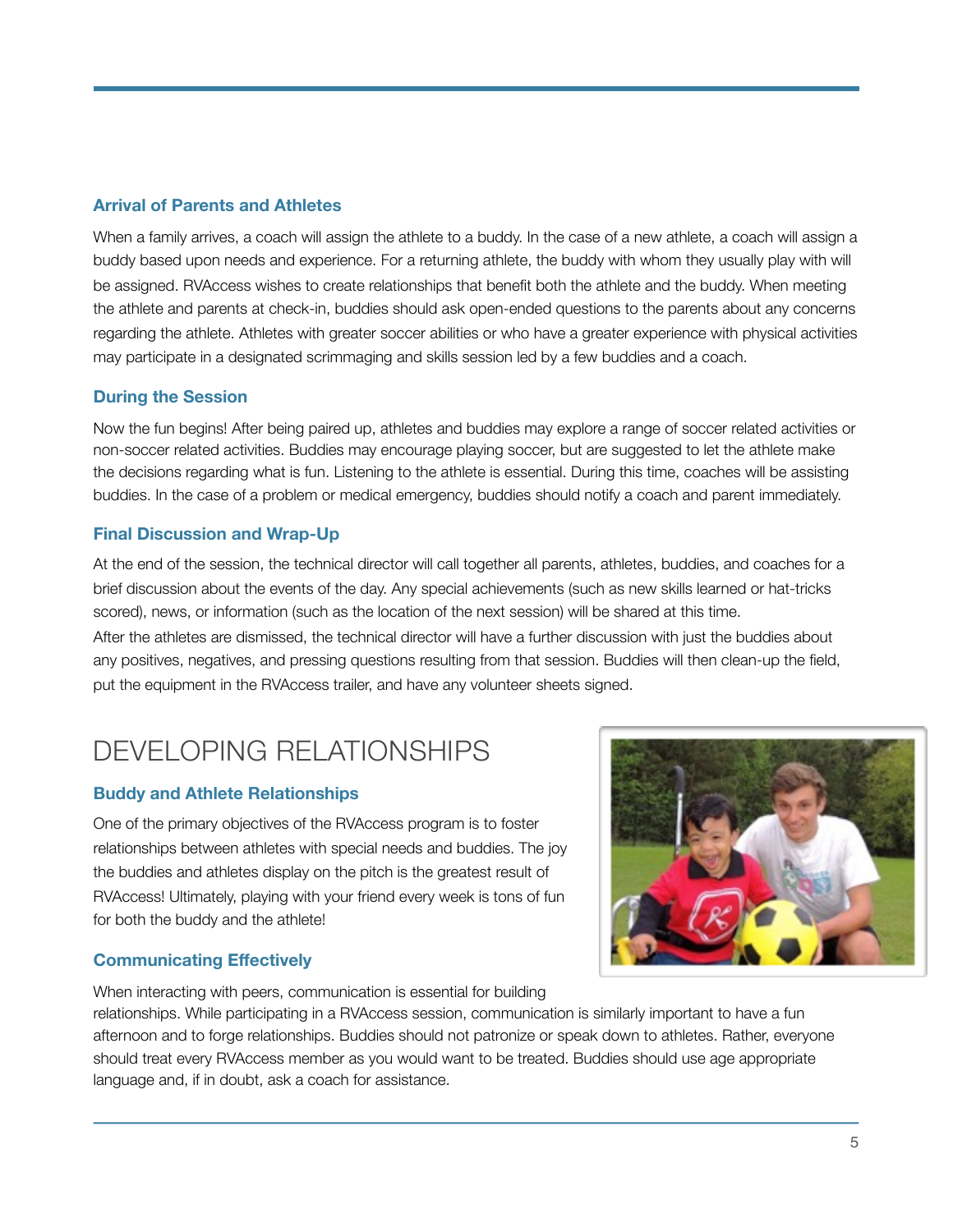#### **People-First Language**

When discussing athletes with special needs, use People-First Language. People-First Language emphasizes athletes before their disabilities. By placing the athlete first, the disability is no longer the defining characteristic of an individual. People-First Language eliminates generalizations by focusing on the person rather than the disability. For example, say "people with disabilities" rather than "the handicapped" or "the disabled." Rather than saying "she's autistic," say "she has autism" or "she has been diagnosed with autism."

### ADMINISTRATION

### **Registration**

All RVAccess sessions are completely FREE to athletes. However, registration for both athletes and buddies is required. To register as an RVAccess athlete, parents can visit <http://www.richmondkickers.com/RVAccess/>or contact RVAccess Director Carter Blair at [cblair@richmondkickers.com](mailto:cblair@richmondkickers.com). To become a buddy, you can join the RVAccess Facebook page to receive further information about sessions and can email Carter Blair. At the first session, both athletes and buddies will receive a free t-shirt.

### FUNDRAISING AND GROWTH

#### **Methods**

Through the support of private donors, RVAccess was founded in 2013 and was able to become a cost free program for all athletes. Since its founding, RVAccess has attended multiple events to showcase the program, including the Down Syndrome Association of Greater Richmond and the Autism Society of Central Virginia annual convention. Furthermore, the RVAccess program has applied for grants from businesses and philanthropic programs, including the Youth Philanthropy Project through the Greater Richmond Community Foundation and Capital One.

#### **Expansion**

Since the start of the program, RVAccess has expanded due to buddy and athlete recruitment efforts. Through the Autism Society of Central Virginia, the Down Syndrome Association of Greater Richmond, and the parents of the wonderful athletes, the number of registered athletes has significantly grown. As of the fall of 2016, the RVAccess program includes over 200 registered athletes. Young adults of all ages and soccer skill levels are welcomed to volunteer at RVAccess sessions. Buddies are encouraged to recruit their friends through their schools and soccer clubs.